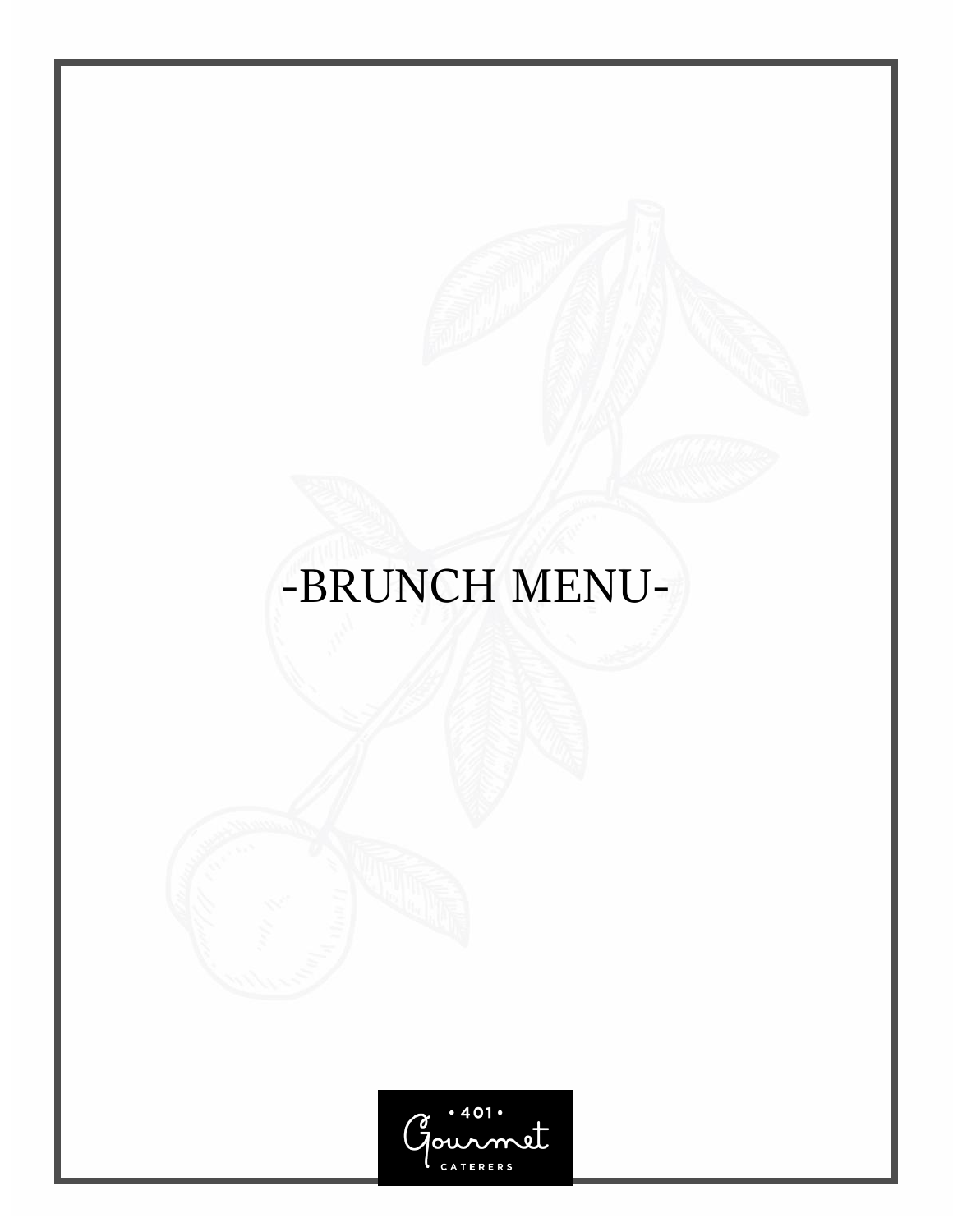**-Savory Options-**

**-Salads-**

## **Mixed Green Salad**

*Mixed greens, heirloom tomatoes, cucumber, red onion, feta cheese,* 

*Balsamic vinaigrette* 

# **Chianti Poached Pear Salad**

*Mixed greens, pears poached in Chianti wine, candied walnuts, bleu cheese,* 

*White balsamic vinaigrette* 

# **Pomegranate Citrus Salad**

*Arugula, shaved fennel, red onion, pomegranate, orange segments,* 

*Orange juice vinaigrette* 

# **Strawberry Spinach Salad**

*Baby spinach, strawberries, candied pecans, goat cheese, poppy seed dressing*

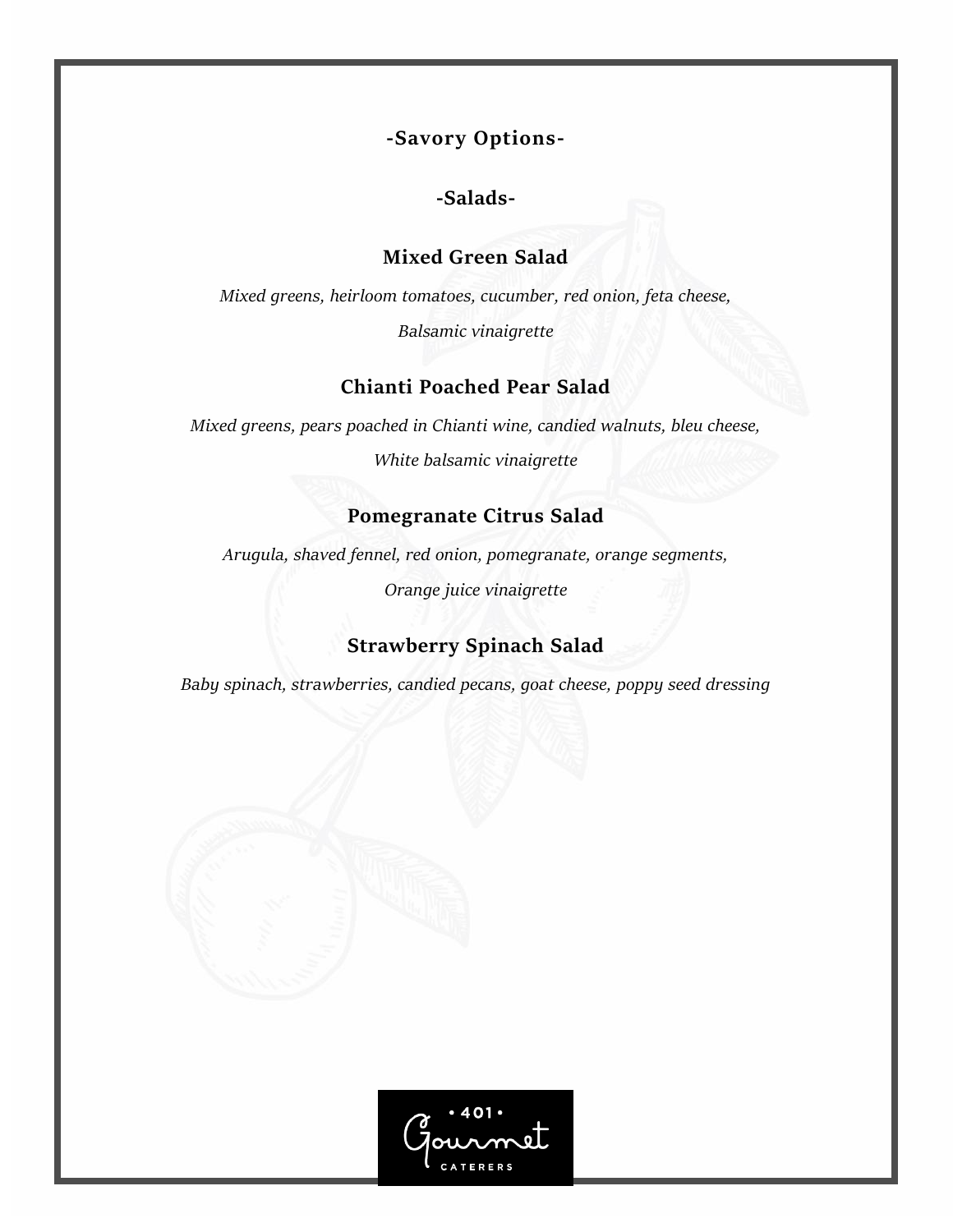# **-Quiches-**

## **Wild Mushroom & Goat Cheese**

*Wild mushrooms from RI Mushroom Company, caramelized onions, crumbled goat cheese, and classic egg filling in a house made pastry shell* 

## **Spinach & Roasted Red Pepper**

*Sautéed spinach from Nest & Song Farm, fire roasted red and yellow peppers, And classic egg filling in a house made pastry shell* 

## **Tomato & Burrata with Pesto**

*Roasted tomatoes, burrata cheese, and classic egg filling Topped with pesto in a house made pastry shell*

# **Crab with Dill & Scallions**

*Lump crab, fresh dill, scallions, and classic egg filling in a house made pastry shell*

## **Salmon & Spinach**

*Poached salmon, baby spinach and classing egg filling in a house made pastry shell*

## **Breakfast Quiche**

*Bacon, sausages, hash brown, and classic egg filling* 

*In a house made pastry shell* 

# **Quiche Lorraine**

*Ham, peppers, a blend of cheeses, classic egg filling in a house made pastry shell*

## **Prosciutto & Goat Cheese**

*Prosciutto, goat cheese, and classic egg filling in a house made pastry shell*

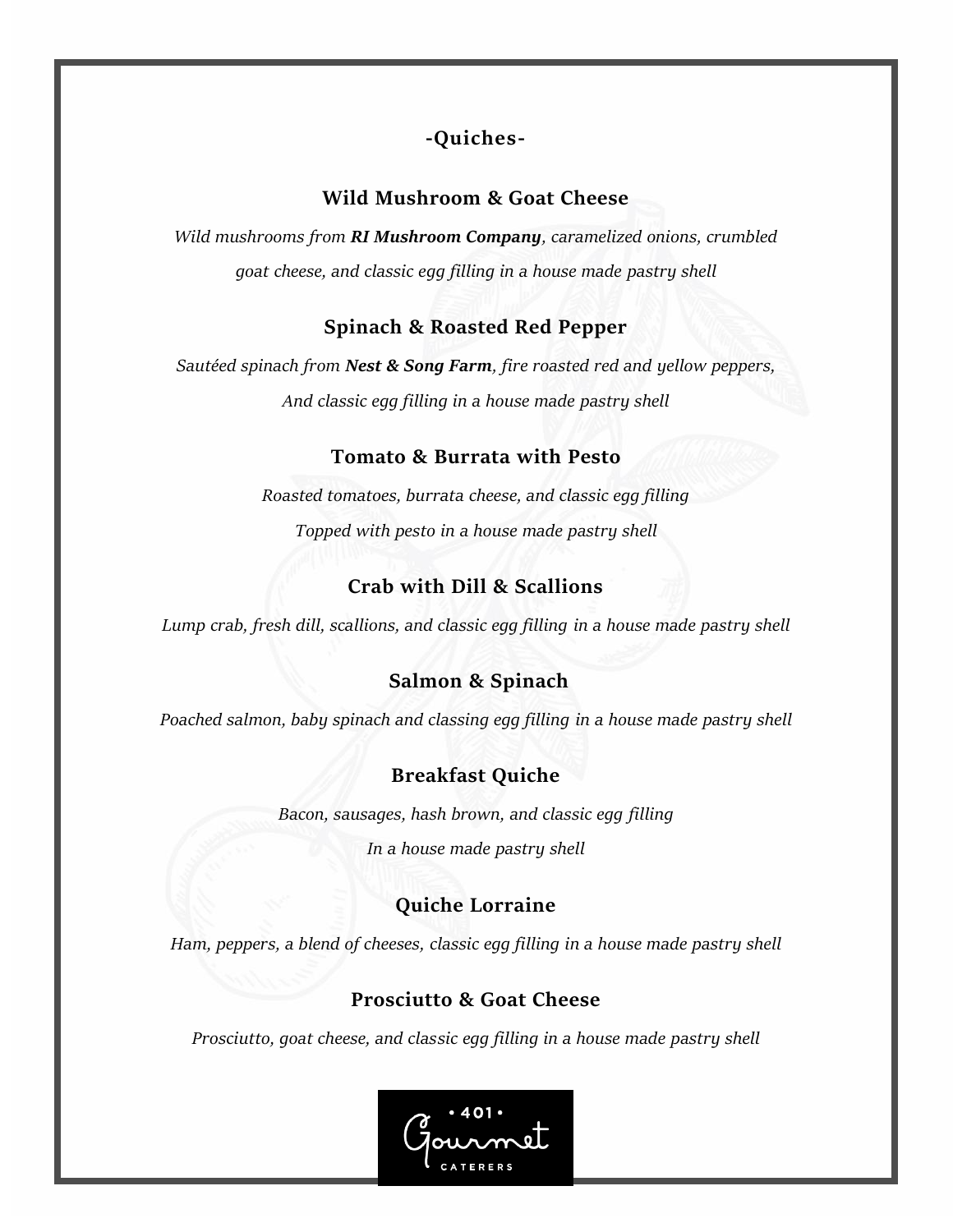## **-More Savory Options-**

## **Sundried Tomato, Spinach & Ricotta Tart**

*Sundried tomatoes, sautéed spinach, and herbed ricotta cheese*

## **Fresh Fig & Arugula Tart**

*Fresh figs, baby arugula, crumbled goat cheese, and a touch of local honey*

# **Bacon, Brie & Apricot Grilled Cheese**

*Thick cut bacon, apricot preserve, and brie cheese in grilled artisan bread*

## **Mushroom & Tomato Frittata**

*Wild mushrooms, tomato, and sharp cheddar cheese frittata*

# **Southwest Frittata**

*Peppers, onions, ham, black beans, avocado, and mozzarella cheese frittata* 

# **Pancetta & Wild Mushroom Frittata**

*Pan fried Italian pancetta, wild mushrooms, and pecorino cheese frittata* 

# **Smoked Salmon Terrine**

*Light and creamy salmon mousse wrapped in smoked salmon Served with horseradish sauce, cucumber salad, and house made crackers*

# **Bagels & Cream Cheese**

*Assorted fresh baked bagels and cream cheeses from Bagels Etc.*

# **Bagels & Lox**

*Bagels with cream cheese, smoked salmon, capers, red onion, microgreens*

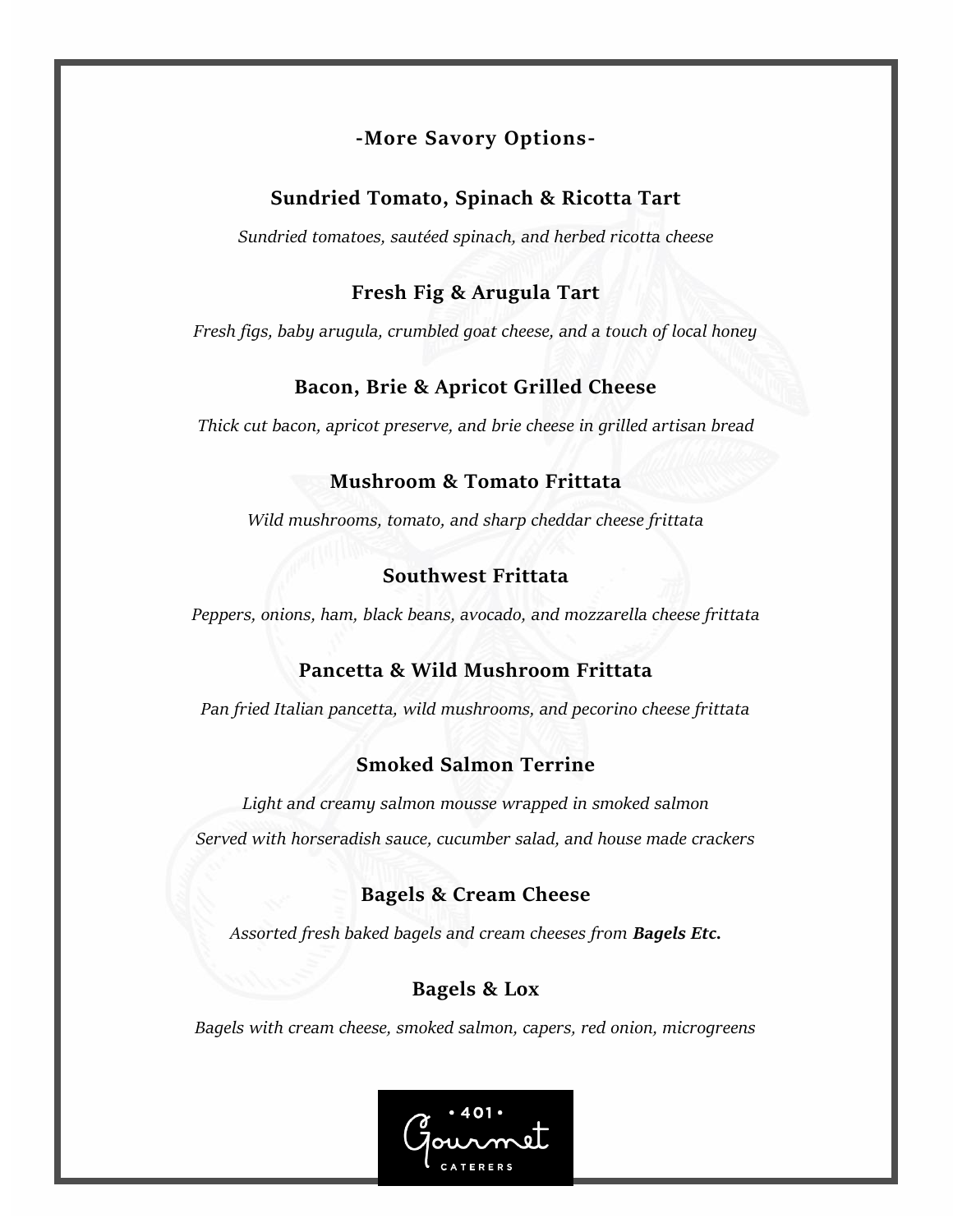### **Eggs Benedict**

*Organic cage free eggs, Canadian bacon, and hollandaise sauce. Served on an English muffin*

#### **Thick Cut Bacon**

*Thick cut bacon cooked until crispy*

## **Breakfast Sausage**

*Locally made breakfast sausage* 

#### **Breakfast Potatoes**

*Skillet fried potatoes with scallions, rosemary, garlic, cracked pepper and olive oil* 

#### **Avocado Toast**

*- Avocado, cream cheese, everything seasoning*

*- Avocado, heirloom cherry tomatoes, mozzarella, basil, balsamic glaze*

*- Avocado, ricotta cheese, figs, honey*

*- Avocado, charred corn, cilantro lime crema, cojita cheese, micro cilantro,* 

*chili lime seasoning*

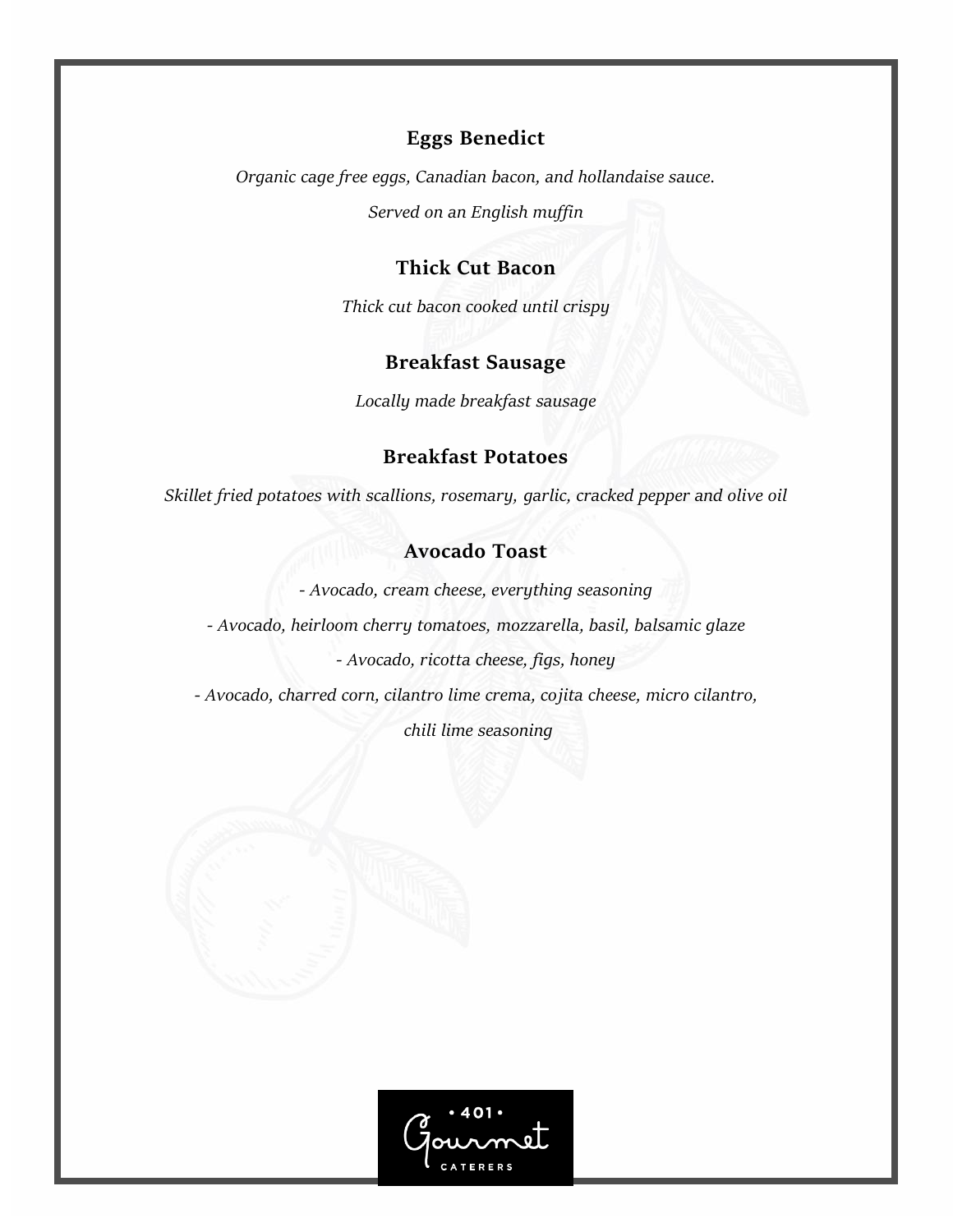## **-Sweet Options-**

#### **Traditional Scones**

*Assortment of plain, apricot swirl, lemon & raspberry, blueberry, and coffee hazelnut. Served with maple butter and preserves* 

#### **Muffins**

*Assortment of blueberry, carrot cake, lemon poppy seed, and double chocolate muffins*

#### **Breakfast Breads**

*Assortment of zucchini bread, banana walnut bread, and cinnamon raisin breads* 

#### **Sour Cream Coffee Cake**

*Traditional sour cream coffee cake with cinnamon walnut filling And cream cheese frosting* 

#### **Cinnamon Rolls**

*Sweet dough swirled with cinnamon and topped with simple icing*

## **Liege Waffles**

*Belgian style sweet waffles served with maple syrup* 

#### **Ricotta & Berries Filled Crepes**

*Mixed berries, ricotta, and local honey rolled inside traditional crepes* 

#### **Strawberries & Cream Filled Crepes**

*Fresh strawberries and Chantilly whipped cream rolled inside traditional crepes*